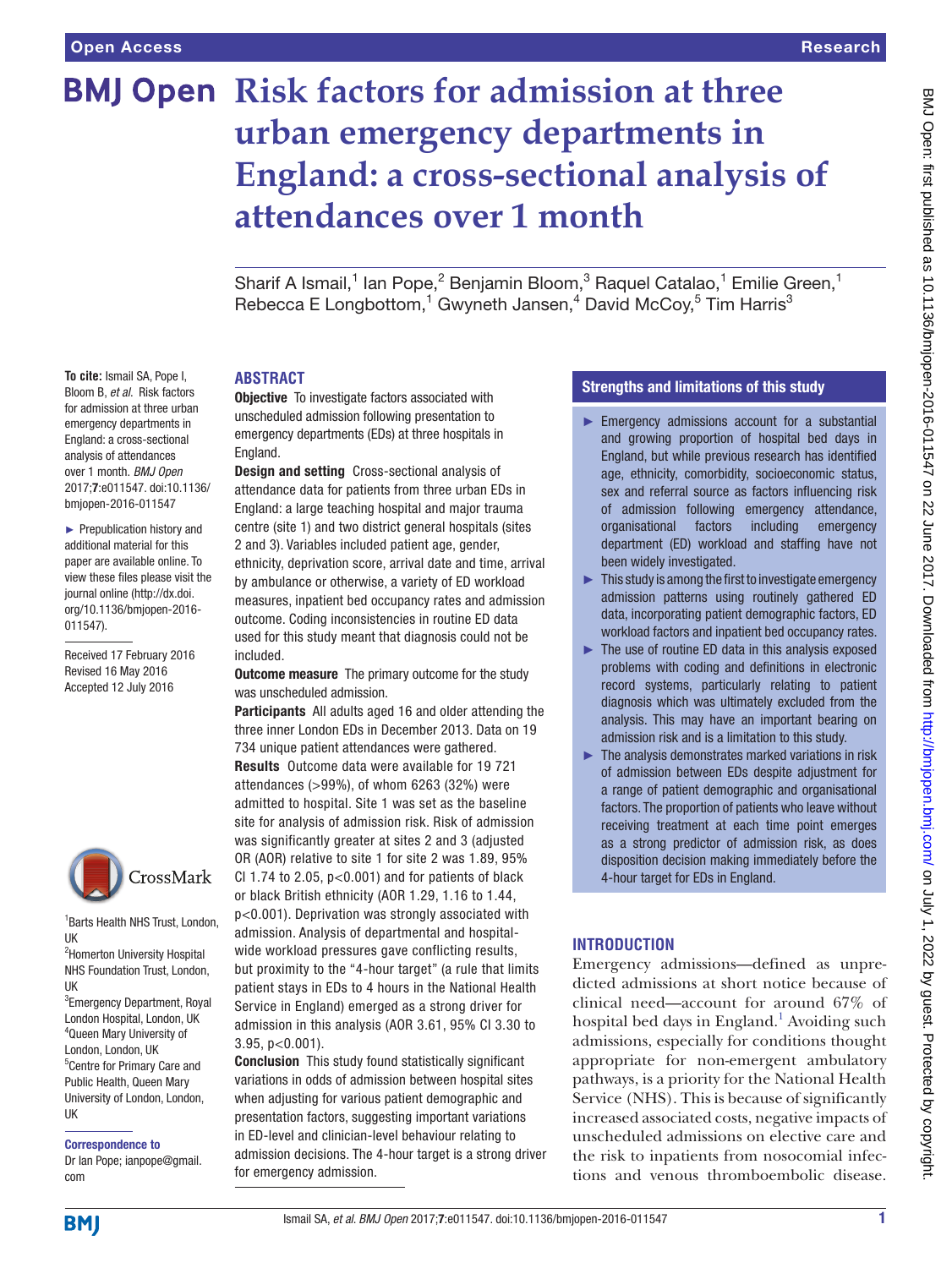However, the upward trend in admission rates in England in recent years has been marked, rising by 5.2% between 2013 and 2014 alone. $2^{-4}$ 

The reasons for rising admission rates from emergency departments (EDs) remain poorly understood. Previous research aimed at identifying groups of patients at increased risk for admission has demonstrated significant associations among age, sex, ethnicity, presence of comorbid conditions, socioeconomic indices (deprivation may explain up to 45% of the variation in ED admission rates between general practices in England) and risk of emergency admission.<sup>2 5-7</sup> These findings have prompted the development of increasingly sophisticated predictive tools to identify patients at high risk for admission and readmission. $8-10$  However, focusing on patients who frequently attend ED and on hospital readmissions may overestimate the contribution of a relatively small group to the rising burden of emergency admissions overall—when most admissions actually come from lower risk groups.<sup>11</sup> The influence of changing models of delivery in primary and urgent care—including out-ofhours care, telemedicine and case management among many others—has been investigated without evidence of a clear effect on ED admission rates, $12-14$  although poor continuity of primary care and clinician behaviour have both emerged as possible factors in increased admission rates from primary care.<sup>[15](#page-8-5) [16](#page-8-6)</sup>

By contrast, factors that may affect a patient's risk of admission on presentation to the ED have received very little attention. Clinician behaviour in the ED context is addressed by a small number of studies from Canada and the USA.<sup>[17](#page-8-7) 18</sup> Similarly, the operational and organisational features of an ED that may contribute to admission risk have been poorly studied, although there is some evidence that the 4-hour target—a policy introduced in England in 2004 to limit patients' time in EDs to 4hours— has led to a rise in short-stay admissions.<sup>[19](#page-8-9)</sup> There is also evidence that levels of ED crowding increase rates of admission.[20](#page-8-10) Evidence on the effect of other workload factors on emergency admission is conflicting, although higher inpatient bed occupancy may reduce the probability of admission. $21$ 

To help build our understanding of the relative contributions of patient, clinician and organisational factors to emergency admission rates, we conducted an analysis of the factors involved in clinician decisions to admit (both long and short stays) or discharge ED attenders in three inner-city EDs in London. This paper presents the results of a cross-sectional analysis of a sample of all presentations across the three EDs over a period of one calendar month (December), which was conducted to quantify the effect of a selection of a patient and organisational factors on the outcome of each presentation (ie, admission or discharge). This is accompanied by a linked qualitative study<sup>22</sup> exploring organisational factors affecting admission rates in more depth.

# **Methods Study sites**

This was a cross-sectional observational study examining routinely collected data on all ED attendances at three inner-city EDs in London. Site 1 is a major, urban teaching hospital (a major trauma centre, equivalent to a level one trauma centre, with a hyperacute stroke unit), while sites 2 and 3 are urban, district general hospitals. Of these three sites, sites 1 and 2 have formal ED clinical decision units (CDUs) to accommodate short-stay admissions (typically less than 24hours), while site 3 has an 'observational unit' shared between the ED and various inpatient specialties for short-stay admissions. For the purposes of this study, admission to the observational unit at site 3 was regarded as equivalent to admission to the CDUs at sites 1 and 2 (see below). All three sites have associated urgent care centres staffed by a general practitioner and specialist nurse, which see and filter a large volume of lower acuity presentations. Key characteristics of each department are outlined in [table](#page-2-0) 1.

# **Data collection**

The study population consisted of all ED attendees aged 16 and older presenting in December 2013, including both ambulatory and ambulance service presentations. The selected time period for data collection was convenience based. We collected basic demographic information (patient age, gender, ethnicity), arrival date and time, day of the week, whether the patient had arrived by ambulance or by another means, referral source, the final ED diagnosis, length of stay, whether the patient remained in the ED for longer than 4hours and the admission outcome. Data on acuity of patient presentation (in the form of triage scores by individual presentation) could not be obtained for this study. Supplementary data for patients admitted to the CDU included discharge date and time and diagnosis on discharge. Data across the three sites were extracted independently by data collectors overseen and trained by the second author.

Extensive data transformation was performed prior to analysis. Patient age data were converted into four banded groups: 16–34, 35–64 and 65–84 and 85 and older. This approach was dictated partly by the need for parsimony in the number of categories within each predictor variable and differences in the distribution of patients by age group across the three study sites (the proportion of presenting patients in the 85 and older category at site 2 was more than three times greater than each of sites 1 and 3). Primarily, however, it was driven by clinical evidence on the prevalence of multimorbidity and frailty among the 'oldest old' (85 and older), when compared with younger patients, $23 \frac{24}{4}$  $23 \frac{24}{4}$  $23 \frac{24}{4}$  $23 \frac{24}{4}$  and rising emergency admission risk among older age groups.[25](#page-8-15) Ethnicity codes across the three sites were recoded into six categories (Asian or Asian British, black or black British, mixed background, white, unknown and other). Deprivation scores were derived for each individual based on postcode data and use of the Index of Multiple Deprivation 2010 and then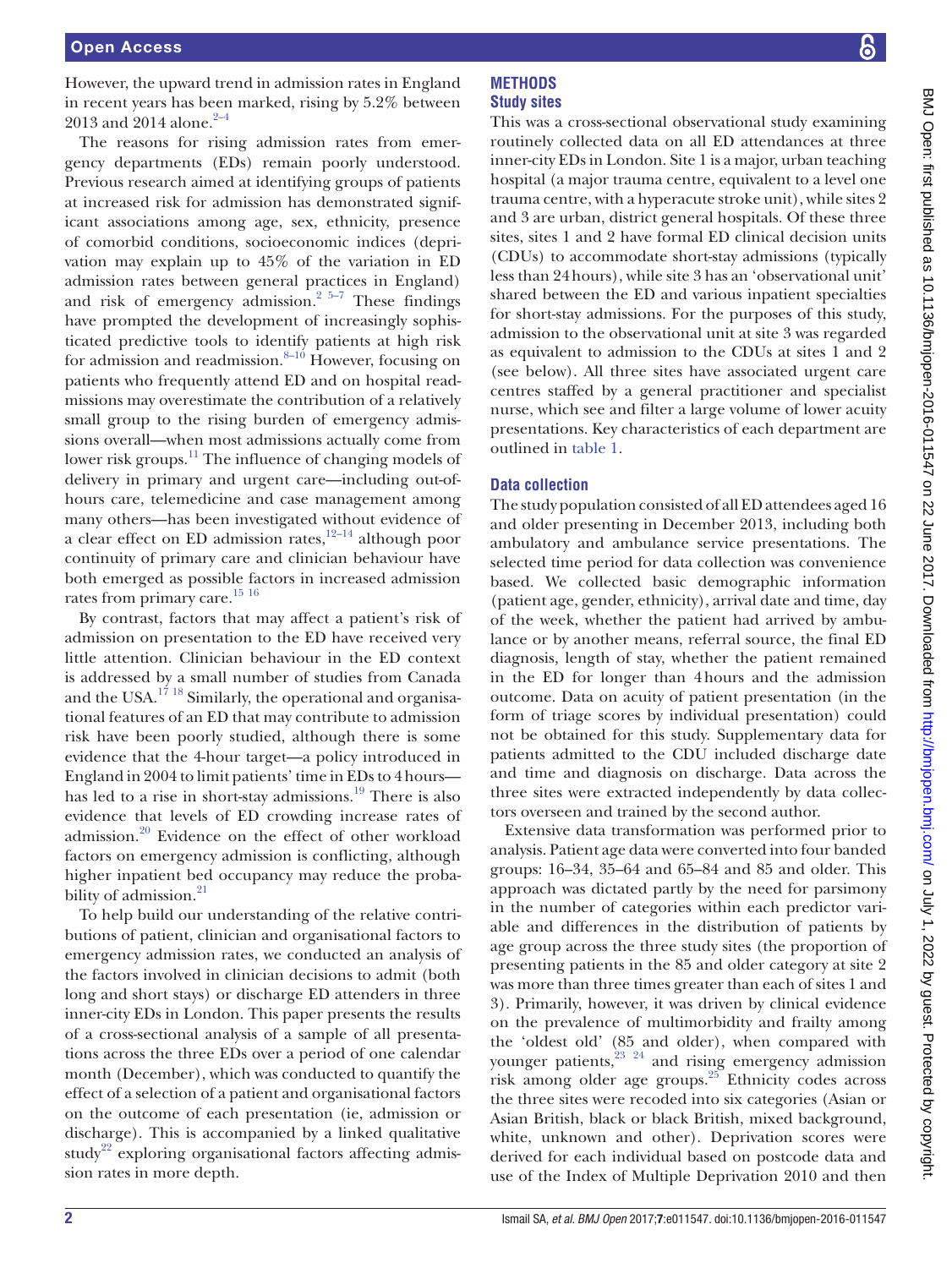| <b>Open Access</b> |  |  |  |  |  |  |  |  |
|--------------------|--|--|--|--|--|--|--|--|
|--------------------|--|--|--|--|--|--|--|--|

assigned a quintile score based on rankings across the three sites ([table](#page-3-0) 2). $26$  Outcome data relating to admission to the observational unit at site 3 were adjusted by recoding those patients identified as 'admitted as inpatient' (admission outcome) and 'A&E' (admitting team) or 'Obs Unit' (admission location) and relabelling them as CDU admissions, to bring them into line with the other two sites.

## **Generation of proxy variables for ED workload, hospital workload and staffing levels**

Various proxy measures of for ED workload have been developed and some validated, but consensus on the most robust measures of crowding does not yet exist.[27–29](#page-8-18) Thus, a range of derived measures were included to test the strength of association with admission or discharge, using arrival time data to derive measures at each hour during the day throughout the month, as outlined in [table](#page-3-0) 2 .

For each patient, the value for each of these variables corresponding to the patient arrival time was selected as the proxy for ED workload during their time in the department. Inpatient bed occupancy rate by day of arrival at each site was also incorporated (hourly data were not available). Finally, staffing information for each site ([table](#page-2-0) 1) was used to derive a variable for the presence or absence of a consultant on duty (consultant present or absence). Additional workforce variables capturing, for instance, junior doctor and nurse staffing rates, were not included because the complexity of rotas could not readily be codified in variable form for a cross-sectional analysis.

# **Outcomes**

The single outcome of interest in this analysis was emergency admission (both inpatient and CDU), which was coded as a binary variable.

# **Analysis**

Data were summarised in IBM SPSS Statistics V.22.0 using simple cross-tabulations and ORs calculated from these tables including adjustment for confounders to identify potential associations of interest. In order to exclude the possibility of significant multicollinearity between workload variables given the method by which these were derived, diagnostic tests were performed in SPSS; no significant collinearity was demonstrated between them. Data were then analysed with binary logistic regres sion used to estimate adjusted ORs (AORs) for the single outcome variable identified above, in two models as follows:

- ► Model 1: risk of admission adjusted for potential patient demographic and arrival mode confounders (gender, age, ethnicity, deprivation quintile, arrival by ambulance or otherwise, site and shift during which the patient arrived). We used white British as the reference ethnic group for regression analyses.
- <span id="page-2-0"></span>Model 2: risk of admission adjusting for the staffing and workload measures outlined above (with,

|        | Table 1 Key characteristics of the three sites included in this study and annual emergency department attendance (attendance data drawn from the North East London<br>Commissioning Support Unit <sup>32</sup> |                                    |                                                                                     |                         |                                             |                                                              |
|--------|----------------------------------------------------------------------------------------------------------------------------------------------------------------------------------------------------------------|------------------------------------|-------------------------------------------------------------------------------------|-------------------------|---------------------------------------------|--------------------------------------------------------------|
| Site   | Average number of open general<br>and acute inpatient beds during<br>study period                                                                                                                              | critical care<br>Number of<br>beds | Number of adult beds and chairs,<br>beds, emergency clinical decision<br>department | Number of adult<br>ight | Consultant staffing level                   | Emergency department<br>attendances in the year<br>2012-2013 |
| Site 1 | 747                                                                                                                                                                                                            | ்                                  | 38                                                                                  |                         | 24 hours, on-site                           | 92137                                                        |
| Site 2 | 589                                                                                                                                                                                                            |                                    | 37                                                                                  | $\tilde{c}$             | 8:00 to midnight, 7 days a week 70 144      |                                                              |
| Site 3 | 452                                                                                                                                                                                                            |                                    | 23                                                                                  | 25                      | 10:00-18:00 weekends<br>8:00-20:30 weekdays | 55866                                                        |
|        |                                                                                                                                                                                                                |                                    |                                                                                     |                         |                                             |                                                              |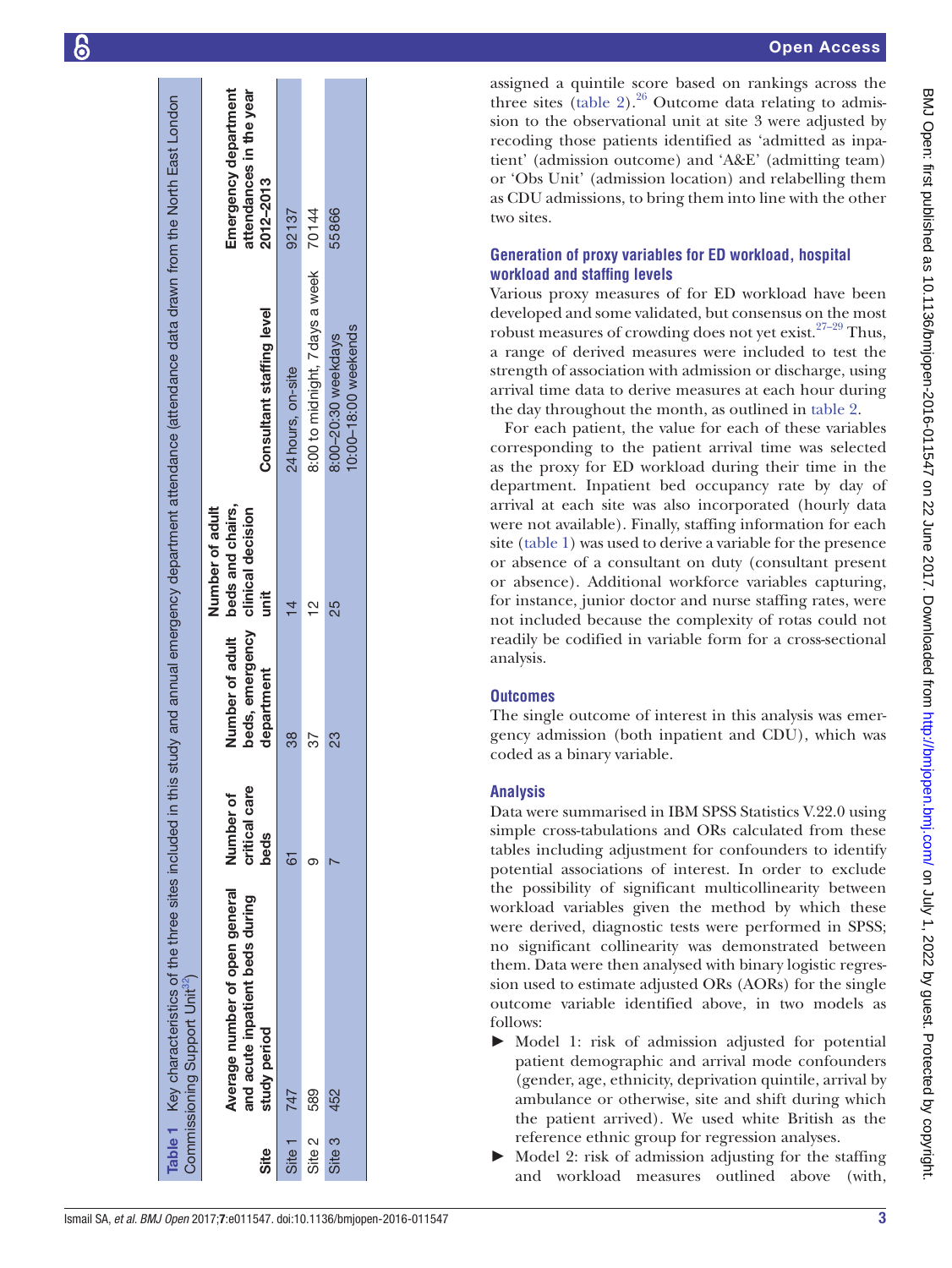<span id="page-3-0"></span>

| Table 2                      |               | Definitions for derived variables for ED and hospital workload and staffing factors used in this analysis                                                                                                                    |
|------------------------------|---------------|------------------------------------------------------------------------------------------------------------------------------------------------------------------------------------------------------------------------------|
| Variable                     | Variable type | <b>Definition</b>                                                                                                                                                                                                            |
| <b>IMD</b> score             | Categorical   | Quintile 1 (least deprived)-IMD score <24.94<br>Quintile 2-IMD score 24.94-34.75<br>Quintile 3-IMD score 34.76-41.05<br>Quintile 4 – IMD score 41.06-48.33<br>Quintile 5 (most deprived)-IMD score>48.33                     |
| ED bed occupancy rate        | Continuous    | Ratio of patients in the department in any given hour during the day, to the<br>number of adults beds in the ED (see table 1)                                                                                                |
| Arrival intensity            | Continuous    | Raw number of patients arriving in the department during each hour of the<br>day                                                                                                                                             |
| Ambulance arrival intensity  | Continuous    | Ratio of patients arriving in the department by ambulance in any given hour,<br>to the total number of patients arriving in that hour                                                                                        |
| 'Left without being treated' | Continuous    | Number of patients who left without treatment in any given hour as a<br>proportion of all those leaving within the same hour                                                                                                 |
| Late discharge               | Binary        | Positive score (1) applied to each patient who left the department between<br>230 and 240 min of initial attendance time. This measure was derived to<br>investigate the impact of the 4-hour quality indicator on admission |
| Inpatient bed occupancy rate | Continuous    | Proportion of general and acute medical beds occupied within each hospital,<br>each day of the month. Figures are reported at 9:00 every day                                                                                 |
| Consultant on duty           | Binary        | Positive score (1) applied to each record for which a consultant was on duty<br>at the time of arrival in the FD                                                                                                             |

ED, emergency department; IMD, Index of Multiple Deprivation.

again, white British used as the reference group for the ethnicity categorical variable), in addition to the patient variables listed in model 1. In view of uncertainty over the value of including different workload variables, a stepwise approach was taken to inclusion or exclusion of workload variables from the model, using a backward elimination approach in which only those variables with a p value less than 0.05 were retained.

## **Results Descriptive statistics**

The dataset comprised 19734 unique patient attendances, for which some basic descriptive statistics are summarised in tables [3 and 4](#page-3-1) below. Of these unique attendances, 844 (4%) were coded as either 'unplanned' or 'planned' follow-up attendances, and on average, 8% of patients at each site attended on more than one occasion in a calendar month.

Most of these presentations (66%) occurred during day shifts, defined as covering a time of arrival between 8:00 and 20:00. There was some variation in attendance rates across the week with higher attendance on Monday, Tuesday and Sunday at all three sites. A greater proportion (44%) of patients arrived at site 2 by ambulance, compared with sites 1 and 2 (30% and 36%, respectively). Age bands for the patients presenting showed a skew toward younger age groups compared with national data, which is consistent with the urban and mobile populations of the areas served by the three sites, although the age profile at site 2 is notably older at site 2, with 9% in the 'oldest old' age group compared with 2% and 3% at sites 1 and 3, respectively. This observation may partially account for a higher proportion of arrivals by ambulance at site 2 when compared with the other sites.

Ethnicity data were available for 19721 (over 99%) of the attendances and demonstrated predominantly white or white British populations (46% of all attendances)

<span id="page-3-1"></span>

| Table 3<br>Descriptive statistics for ED workload factors, by site |               |            |               |            |               |            |               |            |
|--------------------------------------------------------------------|---------------|------------|---------------|------------|---------------|------------|---------------|------------|
|                                                                    | Site 1        |            | Site 2        |            | Site 3        |            | <b>ALL</b>    |            |
|                                                                    | <b>Median</b> | <b>IQR</b> | <b>Median</b> | <b>IQR</b> | <b>Median</b> | <b>IQR</b> | <b>Median</b> | <b>IQR</b> |
| ED bed occupancy rate                                              | 134%          | 63%        | 97%           | 41%        | 143%          | 74%        | 124%          | 68%        |
| Arrival intensity                                                  | 16            | 10         | 9             | 5          | 9             | 6          | 11            | 8          |
| Ambulance arrival intensity                                        | 27%           | 19%        | 43%           | 26%        | 33%           | 28%        | 33%           | 24%        |
| 'Left without being treated' intensity                             | 0%            | 0%         | 0%            | 0%         | 0%            | 8%         | 0%            | 0%         |
| Inpatient bed occupancy rate                                       | 95%           | 2%         | 92%           | 5%         | 96%           | 4%         | 95%           | 5%         |

ED, emergency department.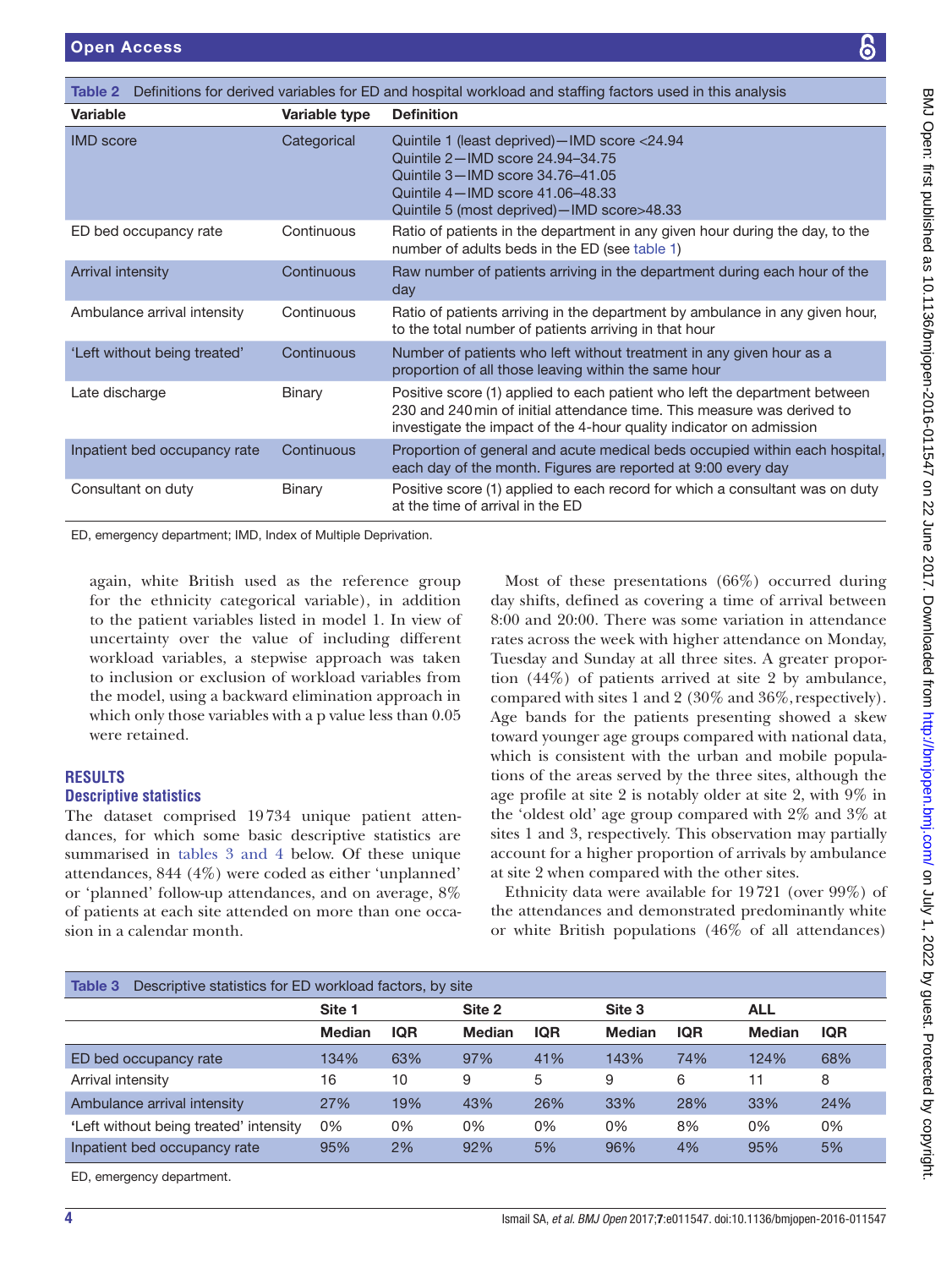<span id="page-4-0"></span>

| Table 4          |                                 | Descriptive statistics for unique attendances, by sit                          |                       | e, for December 2013                      |                       |                                           |                       |                                  |                       |                                           |
|------------------|---------------------------------|--------------------------------------------------------------------------------|-----------------------|-------------------------------------------|-----------------------|-------------------------------------------|-----------------------|----------------------------------|-----------------------|-------------------------------------------|
|                  |                                 |                                                                                | ٣<br>Site             |                                           | N<br>Site             |                                           | Site 3                |                                  | All sites             |                                           |
|                  |                                 |                                                                                | Number of<br>patients | Percentage<br>of patients<br>at this site | Number of<br>patients | Percentage<br>of patients<br>at this site | Number of<br>patients | Percentage<br>patients<br>of all | Number of<br>patients | Percentage<br>of patients<br>at this site |
|                  | Arrival markers Time of arrival | Weekday (Mon-Friday)                                                           | 6526                  | 73                                        | 3841                  | 20                                        | 3737                  | $\overline{7}$                   | 14104                 | 72                                        |
|                  |                                 | Weekend (Saturday-<br>Sunday)                                                  | 2459                  | 27                                        | 1677                  | 30                                        | 1494                  | 29                               | 5630                  | 82                                        |
|                  |                                 | Night shift (20:00-8:00)                                                       | 2895                  | 32                                        | 1958                  | 36                                        | 1849                  | 35                               | 6702                  | 34                                        |
|                  |                                 | Day shift (8:00-20:00)                                                         | 6090                  | 68                                        | 3560                  | 64                                        | 3382                  | 65                               | 13032                 | 89                                        |
|                  | Arrival mode                    | Arrived by ambulance                                                           | 2673                  | 30                                        | 2419                  | 44                                        | 1900                  | 36                               | 6992                  | 35                                        |
| Patient          | Gender                          | Male                                                                           | 4886                  | 54                                        | 2700                  | $\overline{6}$                            | 2443                  | 47                               | 10029                 | 51                                        |
| demographics     |                                 | Female                                                                         | 4099                  | $\frac{4}{6}$                             | 2818                  | 51                                        | 2788                  | 53                               | 9705                  | $\overline{6}$                            |
|                  | Age band                        | $16 - 34$                                                                      | 4399                  | $\overline{6}$                            | 1746                  | 32                                        | 2421                  | 46                               | 8566                  | $\overline{4}$                            |
|                  | (years)                         | $35 - 64$                                                                      | 3236                  | 86                                        | 2065                  | 57                                        | 1964                  | 38                               | 7265                  | 57                                        |
|                  |                                 | 65-84                                                                          | 1074                  | $\frac{1}{2}$                             | 1200                  | 22                                        | 667                   | $\frac{1}{2}$                    | 2941                  | $\frac{5}{1}$                             |
|                  |                                 | 85 and over                                                                    | 204                   | $\sim$                                    | 507                   | တ                                         | 179                   | က                                | 890                   | 5                                         |
|                  | Ethnicity                       | Asian or Asian British                                                         |                       | 28                                        | 1067                  | စ္                                        | 1737                  | 33                               | 5332                  | 27                                        |
|                  |                                 | Black or black British                                                         | 2528<br>794<br>125    | ၜ                                         | 593                   | Ξ                                         | 895                   | F                                | 2282                  | $\frac{1}{2}$                             |
|                  |                                 | Mixed background                                                               |                       | $\blacksquare$                            | 90                    | $\sim$                                    | 72                    |                                  | 287                   | $\sim$                                    |
|                  |                                 | Other                                                                          | 1152<br>279           | င္                                        | 391                   |                                           | 664                   | င္                               | 2207                  | Ξ                                         |
|                  |                                 | Unknown                                                                        |                       | က                                         | 253                   | $\circ$                                   | $\circ$               | $\circ$                          | 532                   | က                                         |
|                  |                                 | White                                                                          | 4099                  | 46                                        | 3123                  | 57                                        | 1859                  | 86                               | 9081                  | 46                                        |
|                  | IMD quintile                    | 1 (least deprived)                                                             | 1666                  | $\frac{1}{2}$                             | 1813                  | 33                                        | 235                   | 5                                | 3714                  | $\overline{0}$                            |
|                  |                                 | $\sim$                                                                         | 1444                  | $\frac{6}{1}$                             | 1408                  | 25                                        | 863                   | 7                                | 3715                  | $\overline{e}$                            |
|                  |                                 | S                                                                              | 1469                  | $\frac{6}{1}$                             | 1038                  | စ္                                        | 1208                  | SS.                              | 3715                  | $\overline{0}$                            |
|                  |                                 | 4                                                                              | 1621                  | $\frac{\infty}{1}$                        | 557                   | $\frac{1}{\tau}$                          | 1538                  | 88                               | 3716                  | စ္                                        |
|                  |                                 | 5 (most deprived)                                                              | 1965                  | 22                                        | 539                   | $\frac{1}{\sqrt{2}}$                      | 1210                  | 23                               | 3714                  | $\frac{1}{2}$                             |
| <b>Diagnosis</b> | <b>ACSC</b>                     |                                                                                | 907                   | $\overline{C}$                            | 696                   | $\frac{1}{2}$                             | 375                   | တ                                | 1978                  | Ξ                                         |
| Departmental     | Consultant on duty              |                                                                                | 8985                  | $\frac{100}{2}$                           | 4475                  | $\overline{\infty}$                       | 3327                  | 83                               | 16787                 | 85                                        |
| factors          |                                 | Patient remained in the ED >4 hours                                            | 786                   | တ                                         | 358                   | $\sim$                                    | 203                   | 4                                | 1347                  | $\overline{\phantom{a}}$                  |
|                  | Patient discharged              |                                                                                | 6875                  | 77                                        | 3118                  | 56                                        | 3478                  | 67                               | 13471                 | 89                                        |
|                  | Patient admitted                |                                                                                | 2110                  | 24                                        | 2400                  | 44                                        | 1753                  | 34                               | 6263                  | 32                                        |
|                  | 4hours                          | Patient admitted in last 10 min before                                         | 1067                  | $\frac{1}{2}$                             | 1118                  | $\overline{c}$                            | 957                   | $\frac{\infty}{\tau}$            | 3142                  | $\frac{6}{1}$                             |
| Outcome          | Admitted (all)                  |                                                                                | 2110                  | 23                                        | 2400                  | 43                                        | 1753                  | 34                               | 6263                  | 32                                        |
|                  |                                 | ACSC, ambulatory care sensitive condition; IMD, Index of Multiple Deprivation. |                       |                                           |                       |                                           |                       |                                  |                       |                                           |

 $\delta$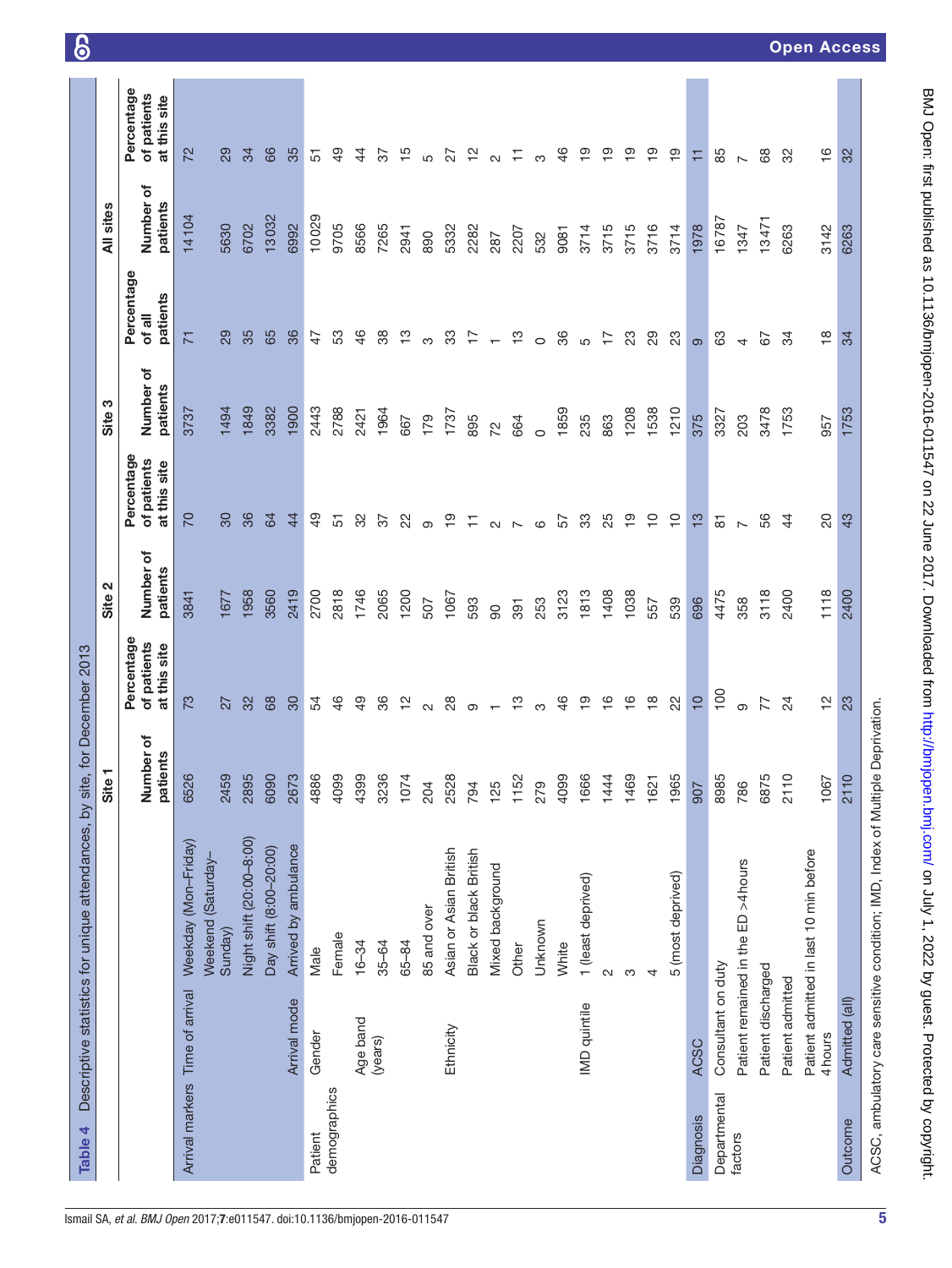but with significant Asian or Asian British populations across all three sites (27% of all attendances). One (site 3) showed black or black British patients forming a much larger proportion (17%) compared with the other two (9% and 11%, respectively, for sites 1 and 2).

Diagnoses were available for all unique attendances, but of these, a substantial proportion (over 20%) described either patient disposition (eg, 'admission to inpatient care', 'venous thromboembolism risk assessment') or were not diagnoses but rather body sites or symptoms (eg, 'abdomen', 'knee' or 'chest pain'). This varied considerably between sites. For example, the code 'admission to inpatient care' accounted for 32% of final ED diagnoses in site 3, compared with 0.02% at site 2. For this reason, ED diagnosis was not included in the regression analyses.

Descriptive statistics for the ED workload measures (continuous variables) generated are given in [table](#page-4-0) 4.

Outcome data were available for every recorded attendance in the study period. Of the 19734 unique attendances, 6263 (around 32%) resulted in admission, but with large differences in outcome across the three sites, with around 43% of all presentations resulting in inpatient admission at site 2, as opposed to 23% at site 1% and 33% at site 3.

Binary logistic regression results are presented in [table](#page-6-0) 5. Analysis of patient factors revealed that those of black or black British ethnicity were significantly more likely to be admitted as inpatients when adjusting for all other factors (including hospital site); black or black British patients had an AOR for admission of 1.29 (95% CI 1.16 to 1.44,  $p<0.001$  in model 1. Odds of admission for other ethnic groups were not found to be significantly greater than the baseline group (white) in this analysis. Age was strongly associated with admission outcome, with rising AORs for admission with increasing age, especially among the 'oldest old'. Female patients were marginally more likely to be admitted as inpatients in both models (AOR 1.16, 95%CI 1.08 to 1.24, p<0.001 in model 1). Increasing deprivation was strongly associated with higher risk of admission in this analysis. Analysis of patient presentation factors demonstrated greatly increased odds of admission if a patient arrived by ambulance (AOR 2.89, 95% CI 2.69 to 3.10, p<0.001 in model 1). Neither arrival day (weekday vs weekend) nor shift exerted a significant effect in model 1 or 2. Patients presenting with an ambulatory care sensitive condition (ACSC) were at greater risk for inpatient admission when compared with all other presentations and adjusting for other factors (AOR 1.27, 1.14 to 1.41, p<0.001, in model 1).

Results relating to organisational factors in model two demonstrated statistically significant differences in AORs for admission by site, with odds of admission being greater at sites 2 and 3 than site 1 (and particularly so for site 2, AOR 1.89, 95% CI 1.74 to 2.05, p<0.001, in model 1). This observation held even when controlling for departmental load factors in model 2 (AOR for site 2 was greatest in both models: AOR 1.75 in model 2, 95% CI 1.60 to 1.92,  $p<0.001$ ). However, analysis of various

workload-related factors gave conflicting results with respect to admission risk. In this analysis, both left without being treated (LWBT) intensity (AOR 1.83, 95% CI 1.10 to 3.04, p<0.05) and particularly disposition decision in the 10min leading up to the 4-hour target (3.61, 3.30 to 3.95, p<0.001) were markers of risk of emergency admission. By contrast, high ED bed occupancy rate marginally reduced the risk of admission (AOR 0.80, 95% CI 0.74 to 0.87, p=0.001). Arrival intensity (both in total and by ambulance alone) and inpatient bed occupancy rate had no discernible effect on admission risk and were removed from model 2 to improve fit. In this analysis, presence of a consultant conferred an increase in risk of admission when controlling for other factors (AOR 1.24, 1.08 to  $1.41, p<0.05$ ).

## **Discussion**

This analysis found statistically significant differences in odds of admission between sites which could not be explained by a range of patient demographic, patient presentation and workload-related factors. Explanations for the magnitude of the difference in admission risk between sites are not immediately apparent. Although a greater proportion of patients attending at site 2 arrived by ambulance and were in the oldest age group (65 and older), odds of admission remain significantly different between sites even when controlling for these variables. However, our accompanying qualitative analysis of organisational factors suggests that cultural factors may be important; respondents identified additional management pressures at site 2 and a less supportive environment for junior staff as important factors in explaining admission risk<sup>22</sup>. Deconstructing the 'cultural' factors that may contribute to admission risk is an important area for future research. Analysis of demographic factors in this study corroborates results from analyses elsewhere, notably the clear relationship between rising deprivation level and admission risk fits with findings from a range of other studies<sup>457-9</sup>, and the increased risk of admission observed for patients of black or black British ethnicity, a strong association possibly reflecting the particular burden of chronic disease morbidity in these patients.

These findings suggest that other ED-related and clinician level behaviours may play an important role in admission rates. In particular, the strength of the observed relationship between late discharge (ie, patients who leave the ED in the 10min preceding the 4-hour target) and risk of admission suggests that the 4-hour waiting time target for EDs in England influences decisions to admit. Clinicians may be admitting patients they had expected to discharge, as they were unable to complete their diagnostic and/or therapeutic workup in the 4-hour time frame. Conflicting findings from analysis using a variety of ED workload measures, some of which (eg, LWBT intensity and ED bed occupancy rate) are regarded as well-validated measures, suggest that caution should be exercised in using quantitative proxies for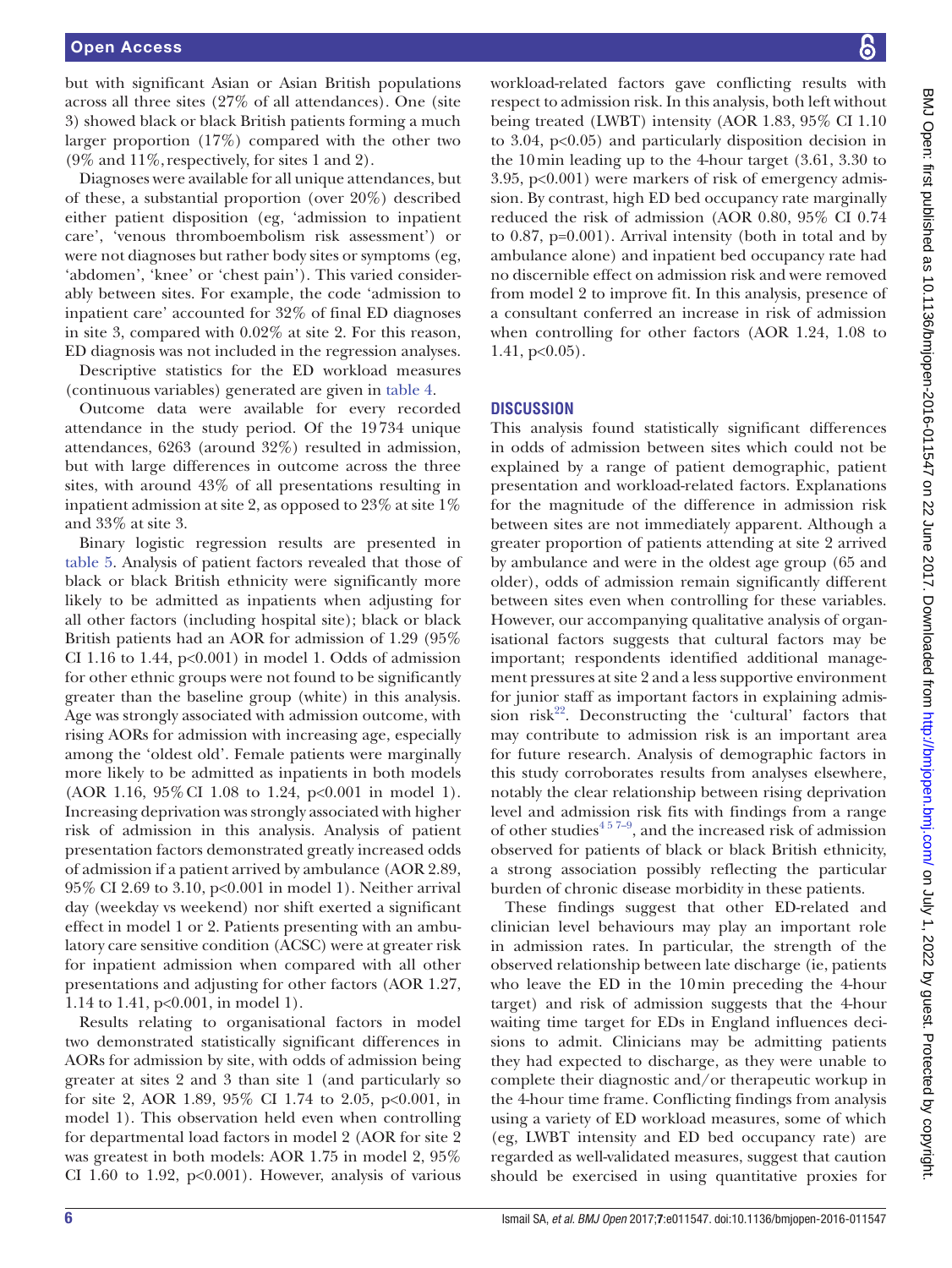| Table 5       | Adjusted ORs for admission controlling for various factors in two binary logistic regression models | Model <sub>1</sub> |                                            |       |         | Model 2    |                |       |           |
|---------------|-----------------------------------------------------------------------------------------------------|--------------------|--------------------------------------------|-------|---------|------------|----------------|-------|-----------|
|               |                                                                                                     |                    | 95% CI for AOR                             |       |         |            | 95% CI for AOR |       |           |
|               |                                                                                                     | <b>AOR</b>         | Lower                                      | Upper | p Value | <b>AOR</b> | Lower          | Upper | p Value   |
| Site          | Site <sub>1</sub>                                                                                   | $1.00*$            |                                            |       |         | $1.00*$    |                |       |           |
|               | Site 2                                                                                              | 1.89               | 1.74                                       | 2.05  | 0.001   | 1.75       | 1.60           | 1.92  | 0.001     |
|               | Site <sub>3</sub>                                                                                   | 1.62               | 1.48                                       | 1.77  | 0.001   | 1.67       | 1.50           | 1.85  | 0.001     |
| Arrival time  | Weekend                                                                                             | $1.00*$            |                                            |       |         | $1.00*$    |                |       |           |
|               | Weekday                                                                                             | 1.01               | SS<br>$\ddot{\circ}$                       | 1.09  | 0.853   | 1.02       | 0.94           | 1.10  | 0.687     |
|               | Arrival at night                                                                                    | $1.00*$            |                                            |       |         | $1.00*$    |                |       |           |
|               | Arrival during the day                                                                              | 0.98               | 5<br>$\ddot{\circ}$                        | 1.05  | 0.557   | 1.02       | 0.93           | 1.12  | 0.732     |
| Arrival mode  | Did not arrive by LAS                                                                               | $1.00*$            |                                            |       |         | $1.00*$    |                |       |           |
|               | Arrival by LAS                                                                                      | 2.89               | 69<br>$\bar{\mathsf{N}}$                   | 3.10  | 0.001   | 2.63       | 2.44           | 2.83  | 0.001     |
| Gender        | Male                                                                                                | $1.00*$            |                                            |       |         | $1.00*$    |                |       |           |
|               | Female                                                                                              | 1.16               | $\overline{0}$<br>$\overline{\phantom{0}}$ | 1.24  | < 0.001 | 1.17       | 1.09           | 1.25  | 0.001     |
| Age band      | $16 - 34$                                                                                           | $1.00*$            |                                            |       |         | $1.00*$    |                |       |           |
| (years)       | $35 - 64$                                                                                           | 1.64               | 1.52                                       | 1.77  | 0.001   | 1.58       | 1.46           | 1.71  | 0.001     |
|               | 65-84                                                                                               | 3.74               | 3.38                                       | 4.13  | < 0.001 | 3.52       | 3.17           | 3.90  | < 0.001   |
|               | 85+                                                                                                 | 5.90               | 96<br>$\frac{1}{4}$                        | 7.02  | < 0.001 | 5.53       | 4.63           | 6.61  | < 0.001   |
| Ethnicity     | White British                                                                                       | $1.00*$            |                                            |       |         | $1.00*$    |                |       |           |
|               | Asian or Asian British                                                                              | 1.01               | 93<br>$\ddot{\circ}$                       | 1.10  | 0.796   | 0.99       | 0.91           | 1.08  | 0.841     |
|               | Black or Black British                                                                              | 1.29               | 1.16                                       | 1.44  | < 0.001 | 1.29       | 1.15           | 1.44  | < 0.001   |
|               | Mixed                                                                                               | 1.09               | $\overline{8}$<br>$\ddot{\circ}$           | 1.47  | 0.551   | 1.08       | 0.80           | 1.47  | 0.607     |
|               | Other                                                                                               | 1.05               | $\mathfrak{B}$<br>$\ddot{\circ}$           | 1.18  | 0.380   | 1.04       | 0.93           | 1.17  | 0.486     |
|               | Unknown                                                                                             | 0.99               | 80<br>$\dot{\circ}$                        | 1.22  | 0.892   | 0.97       | 0.78           | 1.20  | 0.770     |
| IMD score     | Quintile 1                                                                                          | $1.00*$            |                                            |       |         | $1.00*$    |                |       |           |
|               | Quintile 2                                                                                          | 1.09               | 86<br>$\ddot{\circ}$                       | 1.21  | 0.123   | 1.09       | 0.98           | 1.22  | 0.108     |
|               | Quintile 3                                                                                          | 1.18               | 1.06                                       | 1.32  | 0.002   | 1.17       | 1.05           | 1.31  | 0.004     |
|               | Quintile 4                                                                                          | 1.13               | 1.01                                       | 1.26  | 0.034   | 1.13       | 1.01           | 1.26  | 0.039     |
|               | Quintile 5                                                                                          | 1.24               | Ξ<br>÷                                     | 1.38  | 0.001   | 1.24       | 1.11           | .39   | $-0.01$   |
| Presence of   | No ACSC                                                                                             | $1.00*$            |                                            |       |         | $1.00*$    |                |       |           |
| <b>ACSC</b>   | Has ACSC                                                                                            | 1.27               | 1.14                                       | 1.41  | < 0.001 | 1.21       | 1.08           | 1.35  | 0.001     |
| Consultant on | No consultant on duty                                                                               |                    |                                            |       |         | $1.00^*$   |                |       |           |
| duty          | Consultant on duty                                                                                  |                    |                                            |       |         | 1.24       | 1.09           | 1.42  | 0.001     |
|               |                                                                                                     |                    |                                            |       |         |            |                |       | Continued |

**I** A

<span id="page-6-0"></span>7

Open Access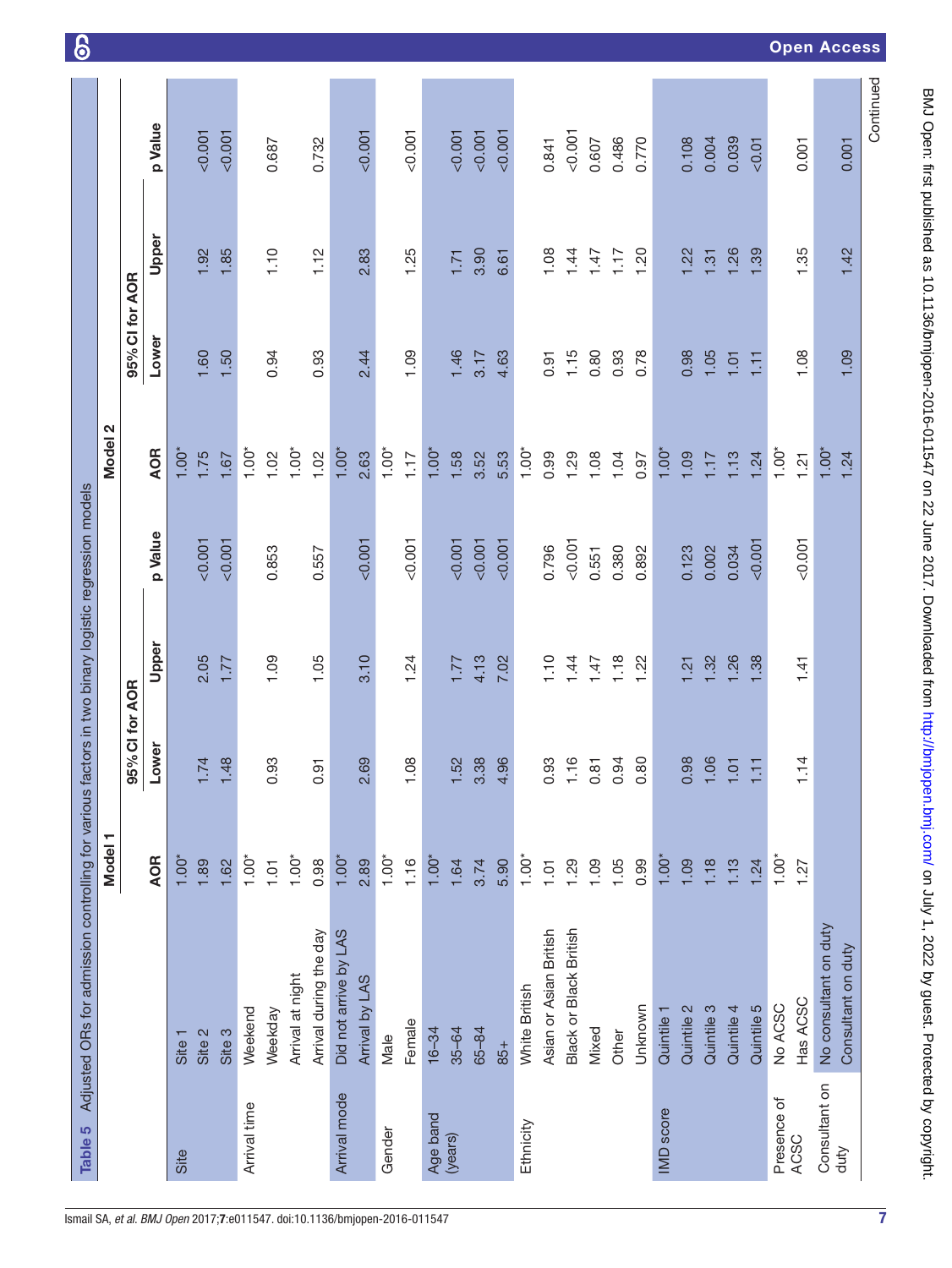|                            |                                                                                                                                                                                             | Model 1    |                |       |         | Model <sub>2</sub> |                |       |         |
|----------------------------|---------------------------------------------------------------------------------------------------------------------------------------------------------------------------------------------|------------|----------------|-------|---------|--------------------|----------------|-------|---------|
|                            |                                                                                                                                                                                             |            | 95% CI for AOR |       |         |                    | 95% CI for AOR |       |         |
|                            |                                                                                                                                                                                             | <b>AOR</b> | Lower          | Upper | p Value | <b>AOR</b>         | Lower          | Upper | p Value |
|                            | Admission in Admitted before 3:50                                                                                                                                                           |            |                |       |         | $1.00*$            |                |       |         |
| 10 min prior to<br>4 hours | Admitted after 3:50                                                                                                                                                                         |            |                |       |         | 3.61               | 3.30           | 3.95  | &0.001  |
| Additional<br>workload     | ED bed occupancy rate                                                                                                                                                                       |            |                |       |         | 0.80               | 0.74           | 0.87  | &0.001  |
| measures                   | LWBT intensity                                                                                                                                                                              |            |                |       |         | 1.83               | 1.10           | 3.04  | 0.020   |
| *Reference category.       | Anistic Constitution ACD - All of ACD EN amouncements in the lader that are withing Deviceit AC LAGE Anison Constitution Online Constitution ACD - ACL Different Prince Online Constitution |            |                |       |         |                    |                |       |         |

ACSC, ambulatory care sensitive condition; AOR, adjusted OR; ED, emergency department; IMD, Index of Multiple Deprivation; LAS, London Ambulance Service; LWBT, left without being treated. 2<br>N

workload. Nevertheless, results suggest that knowledge of high bed occupancy in the ED may dissuade clinical teams from admitting patients, although no relationship with inpatient bed occupancy was demonstrated.

# **Strengths and limitations of the analysis**

This cross-sectional analysis of attendance data from three EDs in England is among the first to use routine ED data to develop a multidimensional view of patient-related, presentational and department workload factors that may influence admission decision making. However, the use of routine ED data exposed significant problems with coding and definitions that have been discussed elsewhere,  $30$  and the absence of patient diagnosis and comorbidity data is a major limitation to this analysis. Both factors may have an important bearing on admission risk. However, the selec tion of three hospital sites serving similar parts of London where we would not expect to see systematic differences in the quality of primary care, and analysis of data on a large number of attendances (approaching 20000) of varying acuities suggests that patient case-mix is unlikely to fully account for the significant variation in admission risk observed between sites. On the other hand, this may limit the generalisability of findings, since the selected sites are within relatively close geographical proximity to one another. Second, the use of presentation data covering a single winter month in which there is often significant volatility in emergency attendances is a limitation which might be addressed through inclusion of data covering longer time periods in future studies.<sup>[31](#page-8-21)</sup> Third, a subset of patients were identified as having presented on multiple occasions across the single month of this study. For the purposes of this analysis, all attendances were treated as unique events, and no supplementary analysis of repeat attenders with (potentially) linked attendance patterns was attempted. Finally, ED workload variables were generated for each patient at a single, fixed time-point and are therefore an approximation. This was particularly the case for inpatient bed occupancy rates, for which only daily bed occupancy rates for each site could be obtained. However, it also applies to measures such as consultant staffing, for which single estimates were generated based on the patient's time of arrival. This may have led to the analysis of some attendances as 'consultant staffed', when in fact a consultant was not on duty when the decision to admit or discharge was made. The cross-sectional design of the study meant that it was not possible in this anal ysis to model ED workload factors as dynamic variables. Building a more complete picture of variations in risk over time is an important area for further research.

# **Conclusions**

In this analysis, risk of inpatient admission was found to be significantly higher at two of the sites when compared with the first, adjusting for a variety of demographic, patient presentation and departmental factors. Risk of admission was also greater for those of black or black